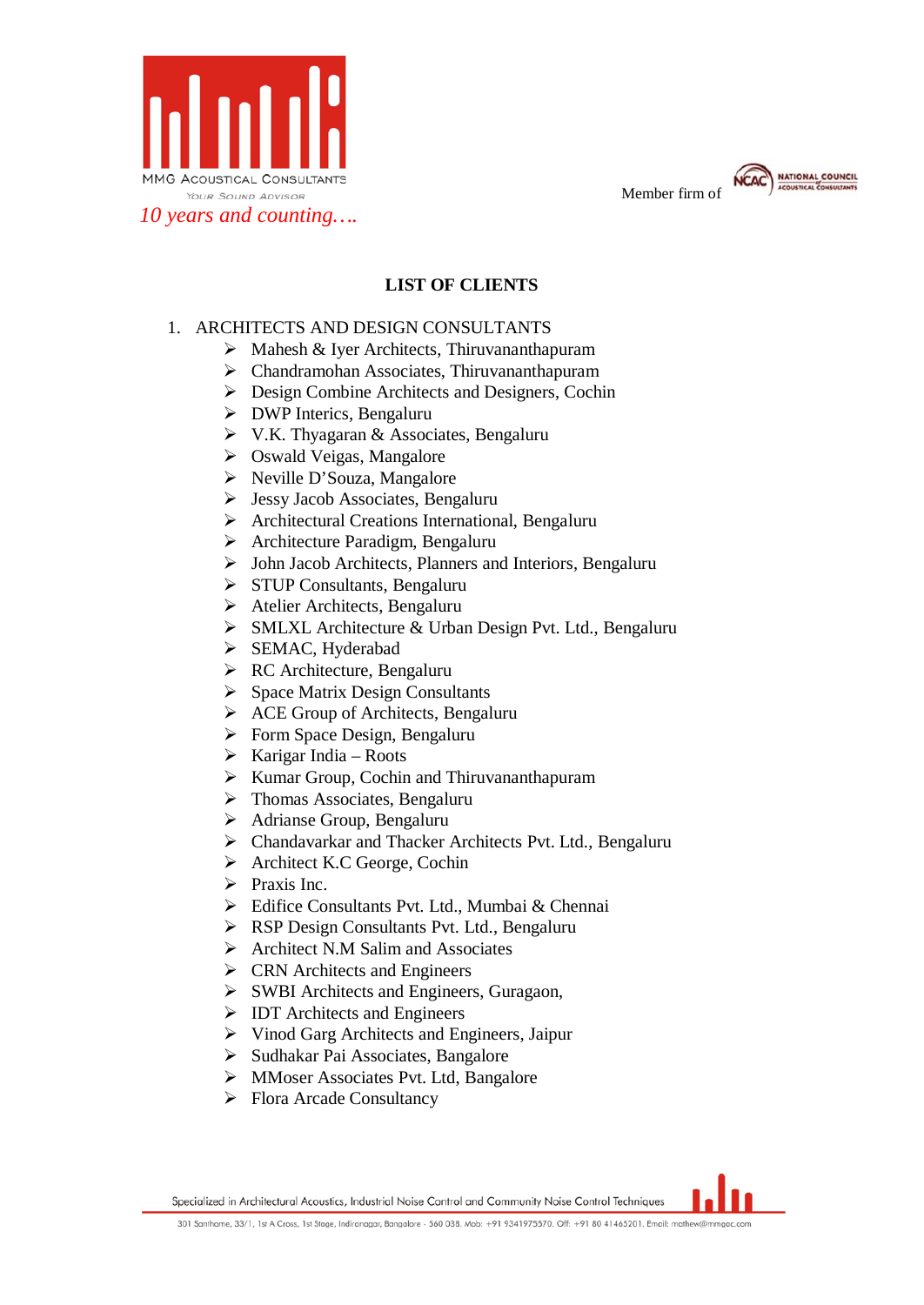





## 2. ACOUSTICAL CONSULTANTS, AV CONSULTANTS & AV VENDORS

- ▶ Stewart Acoustical Consultants, North Carolina, USA
- T2 Technology Consulting Pvt. Ltd., India
- T2 Technology Consulting Pvt. Ltd., Singapore
- Visionaire Techlogique (Techlogique Consulting Group Pvt. Ltd), Dubai
- Luma Design Arts / Nxt Systems, Hyderabad
- $\triangleright$  Sigma Byte AV Solutions
- > Babbler Systems
- Absolute Phase, Bengaluru
- > The SoundSmiths, Mumbai
- Rontek Systems
- $\triangleright$  Bose Sound Systems, Indian
- PRO FX, India
- RST Technologies Private Limited, Mumbai
- > ATEIS PTE, Singapore
- Q-Soft, Doha
- 3. END USERS
	- CREAX Technologies, Bengaluru
	- Marthoma Church, Bengaluru
	- Golden Enclave Apartments Association, Bengaluru
	- MICO, Bengaluru
	- BJN Group of Hotels
	- $\triangleright$  SAP Labs Pvt., Bengaluru
	- Marthoma Church, Kozhencherry, Kerala
	- McAfee Services, Bengaluru
	- ▶ Sarovar Hotels and Resorts, Cochin, Kerala
	- Rendezvous Restaurants, Bengaluru
	- $\triangleright$  UK<sup>n</sup> Projects Pvt. Ltd., Bengaluru
	- Central Public Works Department, India, Hyderabad division
	- $\triangleright$  Manipal Hospital, Bengaluru
	- > Manipal Health Systems, Mangalore
	- $\triangleright$  TVS, Hosur
	- CISCO India Pvt. Ltd., Bengaluru, Chennai
	- CITIGROUP Global Solution Management, UB City, Bengaluru
	- United Theological College, Bengaluru
	- HOZMAN Property Management Pvt. Ltd., Bengaluru
	- Google India Pvt. Ltd.
	- Goethe Institut Max Mueller Bhavan, Indiranagar, Bengaluru
	- $\triangleright$  Bengaluru School of Music
	- $\triangleright$  Muthoot Group, Thiruvananthapuram
	- $\triangleright$  Seven Hospitality Pvt. Ltd.
	- > MICROLAND India Pvt. Ltd.
	- > SYNOPSYS India Pvt. Ltd.
	- GMR Corporate House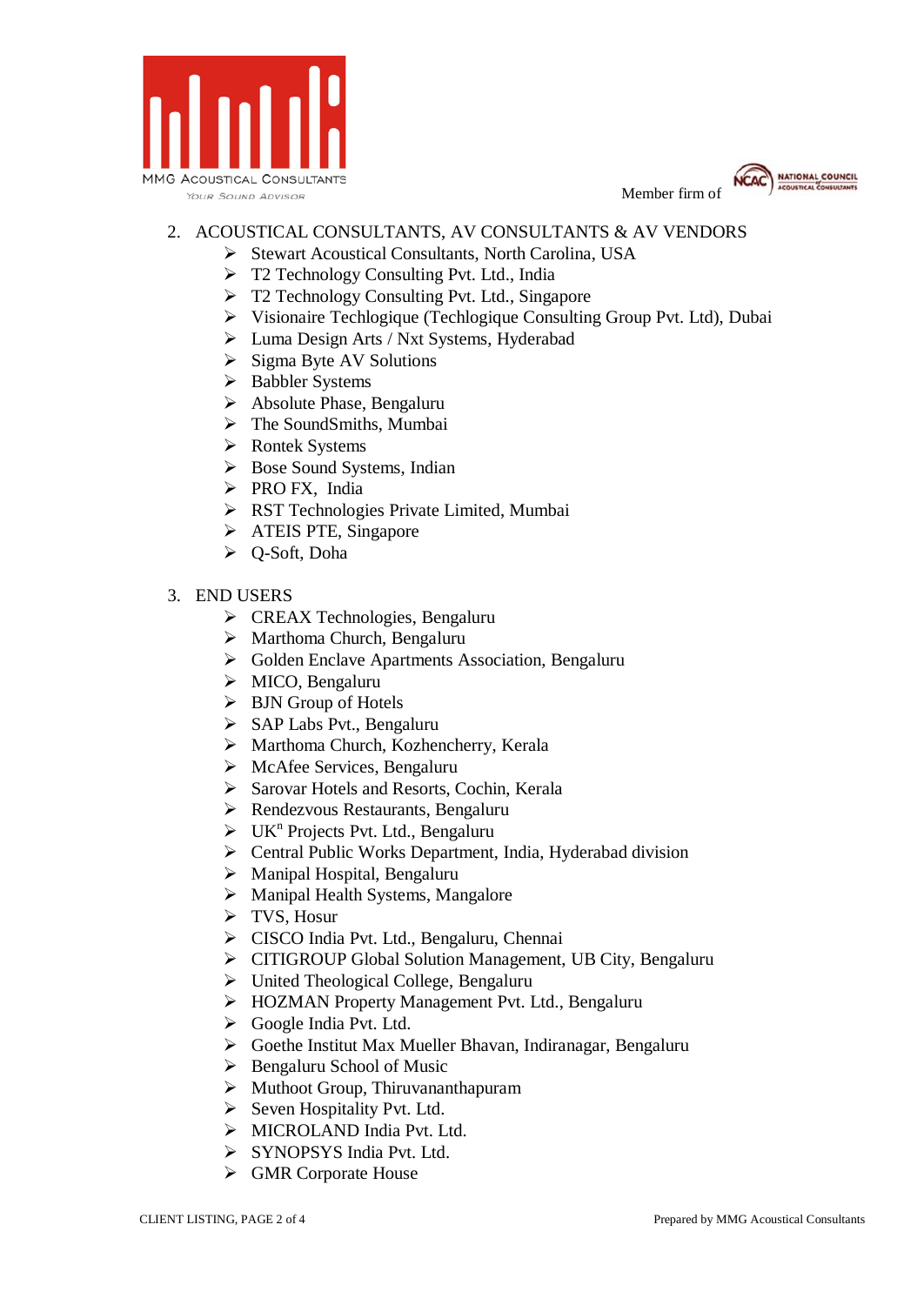

Member firm of



- Vidya Niketan School, Hebbal
- $\triangleright$  St. George Forane Church, Edapally
- $\triangleright$  Believers Church, Thiruvalla
- CSI Neyyoor Church, Kanyankumari
- $\triangleright$  DORMA India Pvt. Ltd.
- Vaswani Group Pvt. Ltd.
- Aisshwarya Group Pvt. Ltd.
- > IDEB Inc. India Pvt. Ltd.
- $\triangleright$  St. Joseph's Anglo Indian High School, Bengaluru
- $\triangleright$  Kristu Jayanti College, Hennur, Bengaluru
- ▶ Bagmane Developers Pvt. Ltd.
- $\triangleright$  United Telcom Limited, Bangalore
- $\triangleright$  The Pyramid Spiritual Trust (India)
- AMD India Engineering Pvt.Ltd., Bengaluru and Hydrabad
- HAL Engine Division, CV Raman nagar, Bengaluru
- > Indus International School, Hyderabad
- Montfort Anglo Indian Higher Secondary School, Ercaud, Salem
- $\triangleright$  CMR Group of Institutions, Bengaluru
- $\triangleright$  Brigade Hospitality Group, Brigade Developers
- Hindustan Unilever Limited, Bengaluru
- $\triangleright$  Garrison Engineers West DRDO, Bengaluru
- > DuPONT India Pvt. Ltd, Hyderabad
- $\triangleright$  Asian School of Business, Thiruvananthapuram
- $\triangleright$  National Police Academy, Hyderabad
- Godrej Properties Pvt. Ltd., Bengaluru
- Manti Developers Pvt. Ltd.
- Opus Hotels & Resorts Pvt. Ltd.
- Frontier Management Center, Ramamurthy Nagar, Bengaluru
- $\triangleright$  MphasiS India Pvt. Ltd., Bangalore
- CISCO India Pvt. Ltd.
- Chalukya Holiday & Resorts Pvt. Ltd., Bangalore
- $\triangleright$  SKL Hotels Private Limited, Bangalore
- The Kongu Vellar Institute of Technology, Erode, Salem
- $\triangleright$  The Mfar Group of Hotels
- The Indian Naval Ship Repair Yard, Karwar
- $\triangleright$  The Indian Institute of Management, Lucknow
- JW Marriott Hotel, Juhu Hotel Group, Mumbai
- > AMD India Pvt. Ltd.
- Divya Sree Soft Tech Realtors Pvt. Ltd, Bengaluru
- DivyaSree Builders, Bengaluru
- Intuit India Product Development Center
- Shell India Markets Pvt. Ltd, Chennai
- CMC Limited, Hyderabad
- $\triangleright$  Indian Institute of Management, Lucknow
- > FACEBOOK, Hyderabad